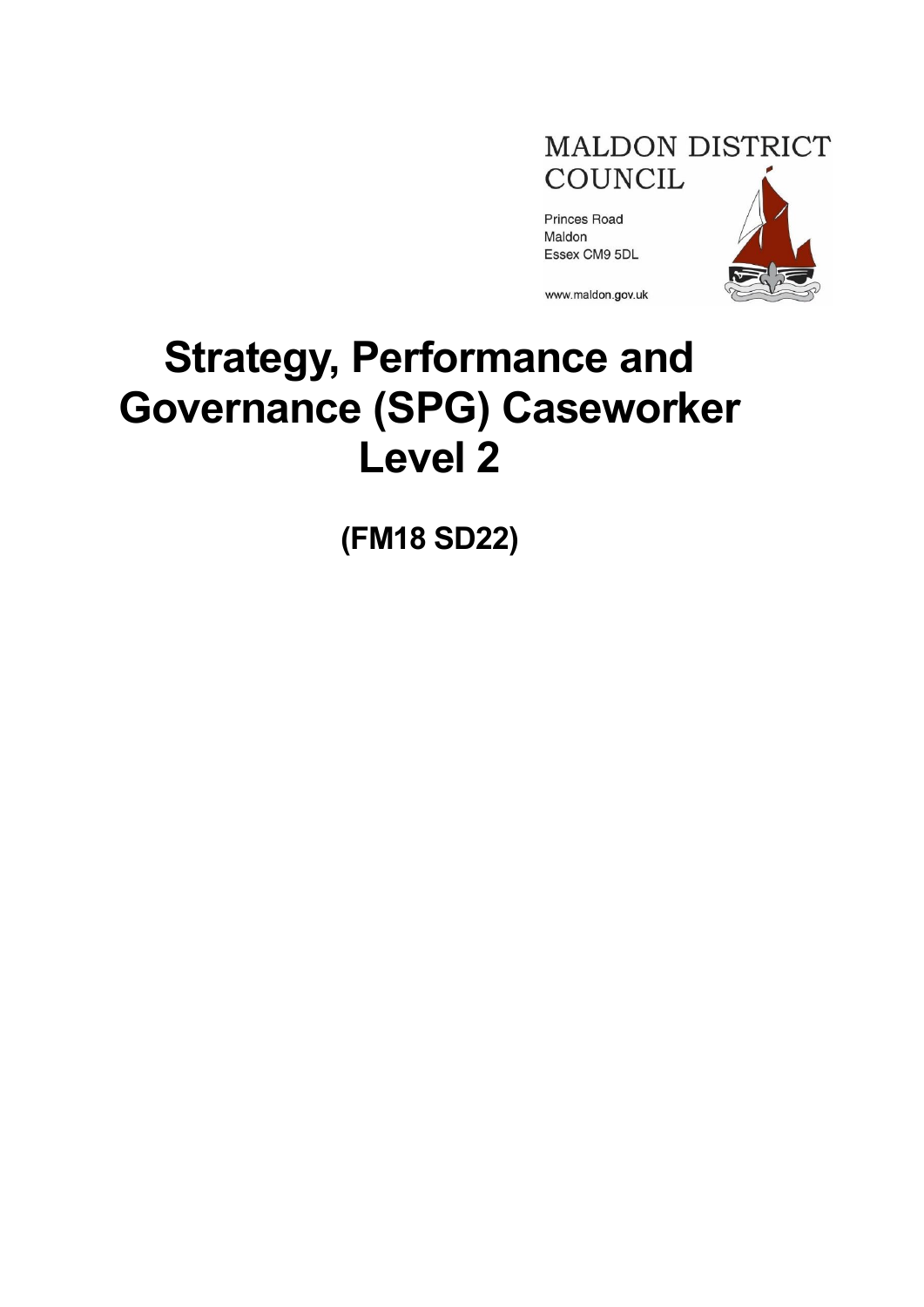## **Maldon District Council Job Description: FM18 SD22**

| <b>Job Title</b>     | <b>Strategy, Performance and Governance Caseworker Level</b><br>2 |  |  |
|----------------------|-------------------------------------------------------------------|--|--|
| <b>Service Area</b>  | <b>Strategy, Performance and Governance</b>                       |  |  |
| Grade                | <b>Caseworker Level 2</b><br>E (SCP 17-20)                        |  |  |
| <b>Job Reference</b> | <b>FM18 SD22</b>                                                  |  |  |

| <b>Reporting to</b>       | <b>Responsible for</b>                  |
|---------------------------|-----------------------------------------|
|                           |                                         |
| SPG Caseworker reports to | <b>Senior Communications Specialist</b> |

#### **Team Purpose**

To promote and communicate messaging regarding Council services to residents and businesses.

#### **Role Purpose**

#### **SPG Caseworker:**

The postholder will be assisting with the update of the Councils promotional website Visit Maldon District. SPG Caseworkers must ensure attention to detail, accuracy and customer focus to enable the highest possible standards of support and advice to resolve queries online Work will cover the full and wide range of services from across the Council but will mainly be in digital format.

# **Key Accountabilities**



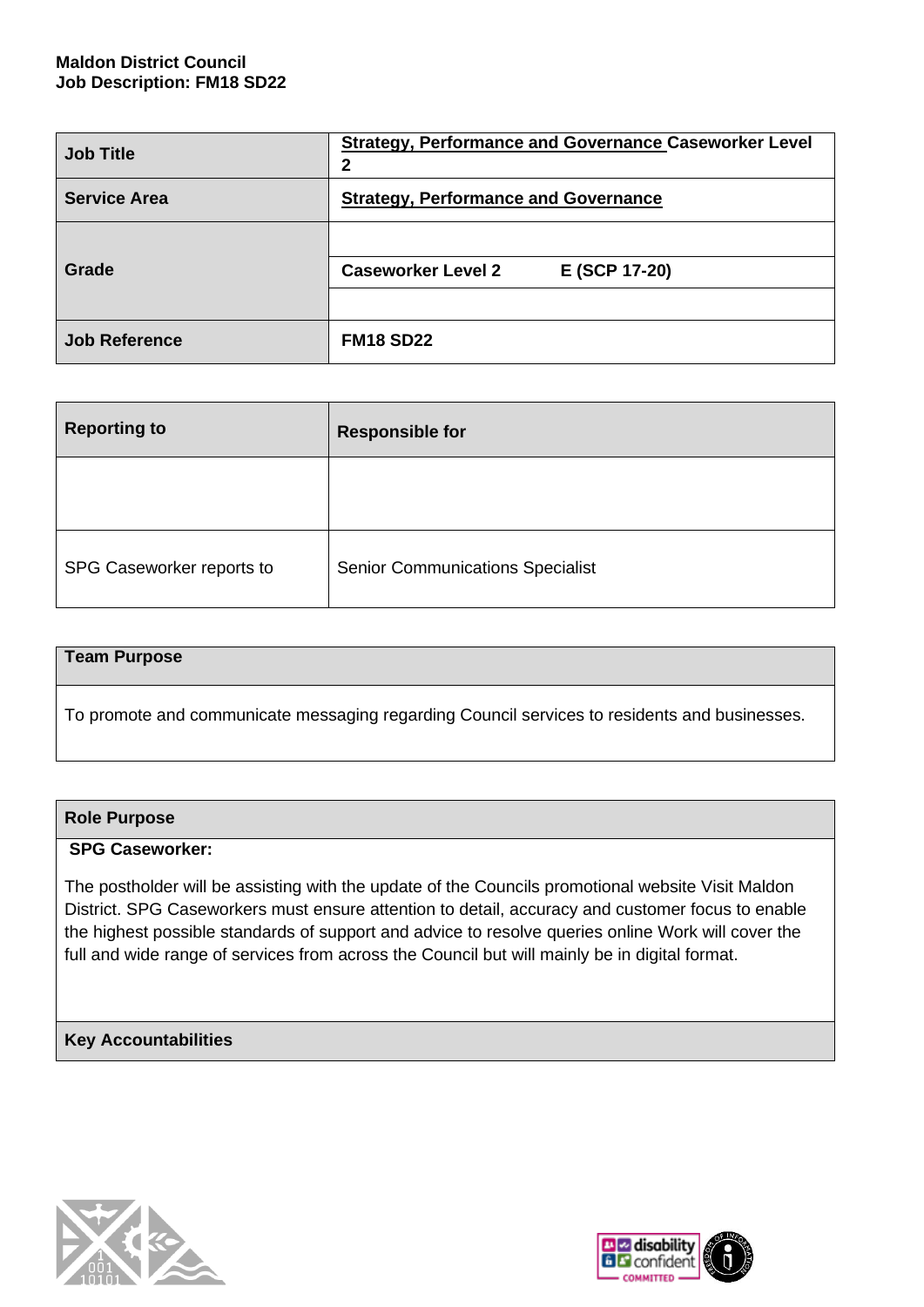- Ensuring accurate, professional and timely case support is provided to internal customers that supports the council's business needs
- Ensure policies, procedures and workflows for dealing with all services requests are adhered to
- Assist in ensuring the provision of fit for purpose support services systems and processes
- Ensure strict confidentiality is maintained and data protection rules followed
- Identify improvements in customer and service provision
- Undertake straightforward clerical tasks that require understanding of relevant service processes, regulations and legislation
- Will regularly refer to Senior Communications Specialist for advice and guidance
- Undertake straightforward enquiries that will require some understanding of relevant service processes and compliance, regulations and legislation
- Will refer to Communications Specialists for case resolution
- To demonstrate significant depth or breadth in ownership through one of the following:
	- o Acting as lead in one area of specialism, personally owning the resolution of some complex cases, and assisting with the design and development of tools and guidance notes which enable the team to self-serve and widen their knowledge, **or;**
	- $\circ$  Developing a breadth of knowledge, owning non-complex cases across multiple services where significant functional knowledge and skills are required
	- Will occasionally refer to Communications Specialist for advice and guidance
- Some requirements to work with Resources Specialists

| <b>Key Objectives</b>         |                                                                                                                                                                |  |
|-------------------------------|----------------------------------------------------------------------------------------------------------------------------------------------------------------|--|
| <b>Working with customers</b> | Develop and maintain relationships with customers,<br>interacting through multiple channels. Develop and<br>implement plans to facilitate customer engagement. |  |



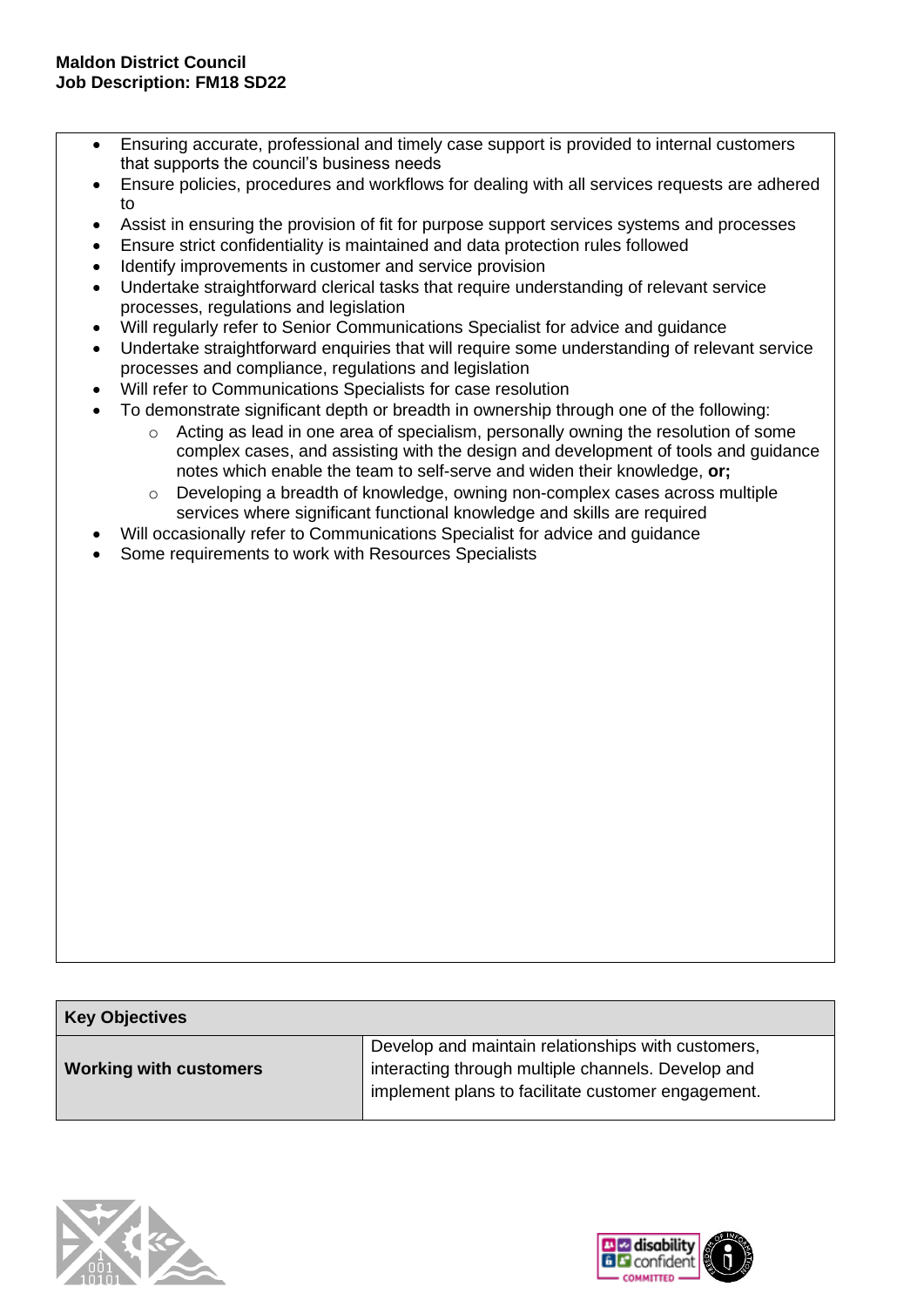| <b>Key Objectives</b>                               |                                                                                                                                                      |  |
|-----------------------------------------------------|------------------------------------------------------------------------------------------------------------------------------------------------------|--|
|                                                     | Proactively market the benefits of digital and self-service<br>channels to all customers, taking forward customer enabling<br>opportunities.         |  |
| <b>Working towards the Corporate</b><br><b>Plan</b> | Responsible for delivery of agreed objectives and services<br>associated with the Corporate Plan.                                                    |  |
| <b>Knowledge of services</b>                        | Excellent understanding of the services provided across the<br>council and a good knowledge of the terminology and<br>acronyms used by the services. |  |
| <b>Using systems effectively</b>                    | Excellent IT skills and highly developed skills in a number of<br>systems. Ability to learn new systems quickly.                                     |  |

| <b>Specific Tasks</b>                             |                                                                                                                                                                                                                                                                                                                                                                                                                                                                                                                                                                                                                            |
|---------------------------------------------------|----------------------------------------------------------------------------------------------------------------------------------------------------------------------------------------------------------------------------------------------------------------------------------------------------------------------------------------------------------------------------------------------------------------------------------------------------------------------------------------------------------------------------------------------------------------------------------------------------------------------------|
| <b>Case Management skills</b>                     | Working efficiently, professionally, paying attention to detail<br>Effective work management especially in support of<br>businesses and Council services. . Ensure outcomes meet<br>legislative and professional standards.                                                                                                                                                                                                                                                                                                                                                                                                |
| Team work and working with others                 | Support, inform and guide customers about Council<br>services. Work collaboratively with colleagues to improve<br>customer service, highlight opportunities for empowering<br>customers further and participate in multi departmental<br>project teams.                                                                                                                                                                                                                                                                                                                                                                    |
| <b>Enquiries, reports and service</b><br>requests | Manage customer interactions promptly and effectively,<br>establishing the nature of the enquiry and then taking action<br>or referring to another team where appropriate. Knowing<br>when to consult with or pass cases. Supporting customer<br>self-serve by observing peaks or trends in interaction types<br>and spotting opportunities to initiate further enabling and<br>self-serve processes. This could involve championing own<br>ideas, participating in multi departmental teams or project<br>teams. Processing reports, responding to information<br>requests, having a deep knowledge of the data required. |
| <b>Processing and administration</b>              | Able to identify and develop opportunities for improving<br>workflow/process and/or increasing customer self-serve or<br>enabling; problem solving with customers. Access and<br>accurately update all relevant information systems, both<br>customer and back office, ensuring that data is updated<br>and maintained through verification, and validation, and in<br>accordance with Data Protection principles.                                                                                                                                                                                                         |



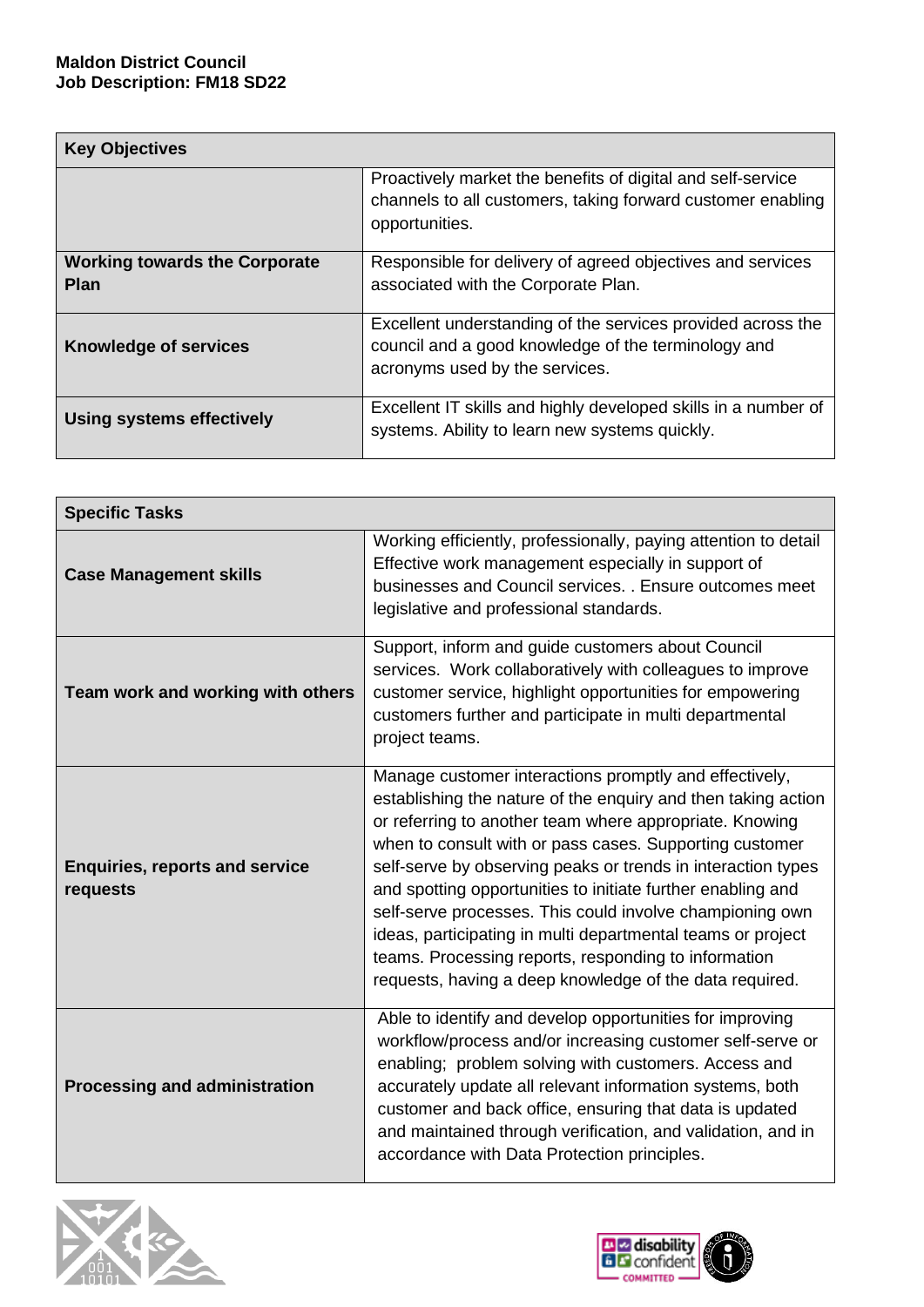| <b>Specific Tasks</b>      |                                                                                                          |  |
|----------------------------|----------------------------------------------------------------------------------------------------------|--|
| <b>Strategy and policy</b> | Provide input into corporate strategy, policy and<br>programmes as required (progression & higher level) |  |
| <b>Performance</b>         | Working towards achieving the KPIs set by for SPG                                                        |  |

## **Qualifications**

Good standard of education with a minimum of 5 GCSEs or equivalent experience.

Educated to NVQ level 3 / A Level standard or equivalent experience.

### **Knowledge, Skills and Experience**

- Some experience of working in a customer focused, support service role and good admin skills
- An understanding of the relevant legislation and regulations applied to area of service delivery
- Proven ability to be accurate, detailed and professional in approach to work
- Proven ability to deliver high standards and good customer service
- Strong ICT skills and proven ability to learn new systems quickly
- Extensive experience (minimum 2 years) in working in a customer focused, digital environment
- Proven ability to understand and comply with legislation and regulations in day to day business
- Solid understanding of digital approaches such as Search engine optimization or a keen interest in other digital platforms.
- •

### **Specialist Knowledge**

Web and digital experience essential.

Maldon District awareness of the locality desirable

Depending on the level and nature of the work undertaken some postholders may be required to hold technical/specific qualifications.

| <b>Special Requirements</b> |                                                                                                          |
|-----------------------------|----------------------------------------------------------------------------------------------------------|
| <b>Emergency Planning</b>   | This post will be on occasions required to take part<br>in the council's emergency planning training and |



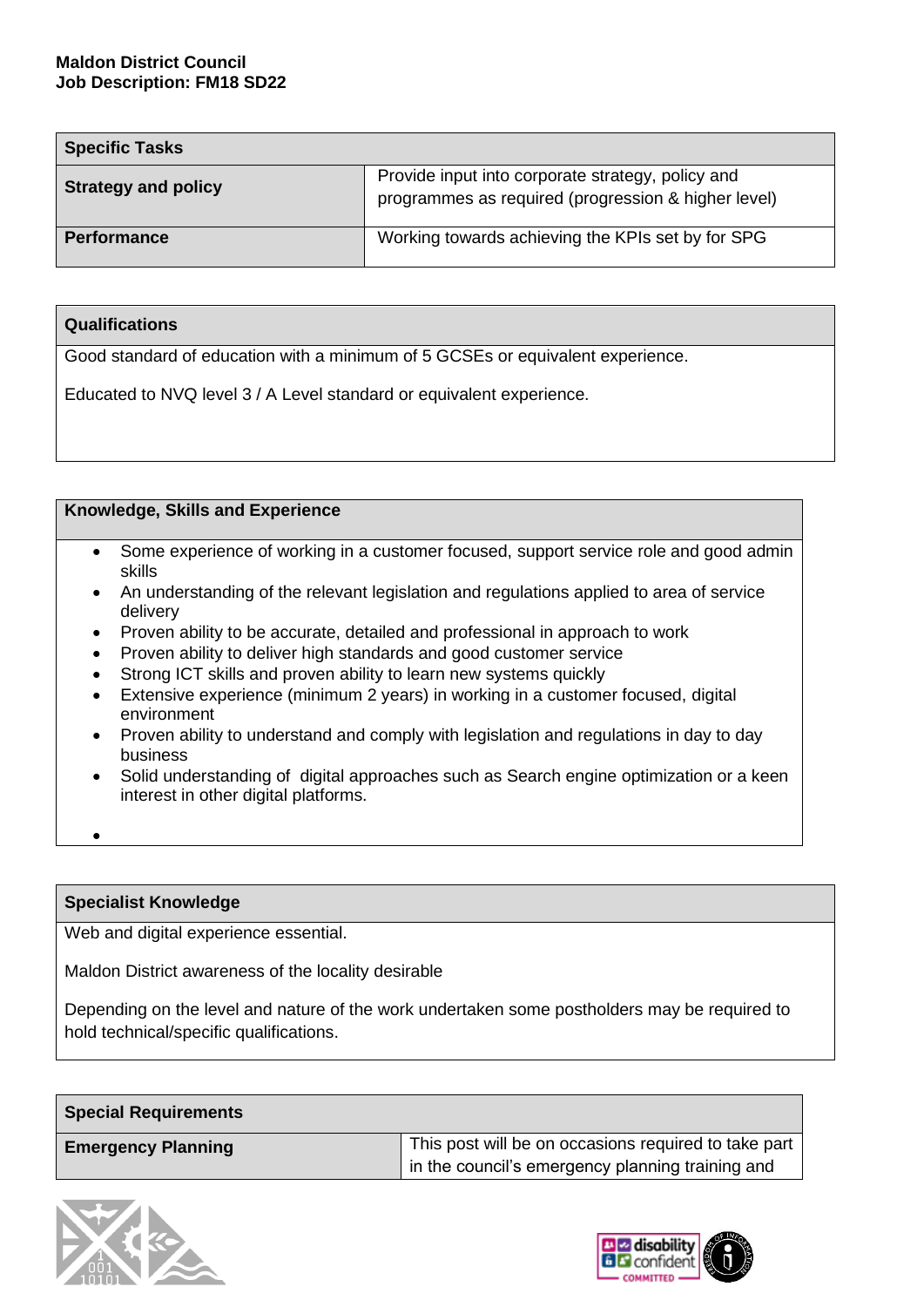| <b>Special Requirements</b> |                                                                                                                                                                                                                                                                                         |  |
|-----------------------------|-----------------------------------------------------------------------------------------------------------------------------------------------------------------------------------------------------------------------------------------------------------------------------------------|--|
|                             | may be called upon in the case of such an<br>emergency. Where necessary this will include<br>unsociable hours.                                                                                                                                                                          |  |
| <b>Election Duties</b>      | This post will, on occasion and with reasonable<br>notice, be expected to assist with election duties<br>as required and this will include working<br>unsociable hours.<br>A separate payment for election duties will be<br>made as determined by the regional Elections<br>Committee. |  |

| <b>Standard Terms</b> | 1. | To comply with appropriate legislation, service and council policies.                                                                                                                                                        |
|-----------------------|----|------------------------------------------------------------------------------------------------------------------------------------------------------------------------------------------------------------------------------|
|                       | 2. | All employees have responsibility under the Health and Safety at Work,                                                                                                                                                       |
|                       |    | etc. Act 1974. These responsibilities are laid out in the council's health<br>and safety policy and procedures.                                                                                                              |
|                       | 3. | To support and be committed to the council's policy on safeguarding and<br>promoting the welfare of vulnerable groups including, young children and<br>adults and expects all staff and volunteers to share this commitment. |
|                       | 4. | To support the council's equalities and diversity policies.                                                                                                                                                                  |
|                       | 5. | To operate within the council's IT policies and data protection rules and<br>regulations.                                                                                                                                    |
|                       | 6. | To operate within the council's financial regulations.                                                                                                                                                                       |
|                       | 7. | Manage budgets and resources ensuring that they are deployed<br>effectively with robust internal controls and compliance with relevant<br>regulations, policies and guidelines.                                              |
|                       | 8. | To participate in internal committees and departmental working parties to                                                                                                                                                    |
|                       |    | ensure continuous improvement as required.                                                                                                                                                                                   |
|                       | 9. | Any other reasonable duties as may be required from time to time                                                                                                                                                             |

# **Competency Framework**

Central to the delivery of the role are the council's values and behaviours and all employees are expected to work within the council's Competency Framework. These are shared by all employees and applied to everything we do. The points for each competency are shown below:

|                                          | Maldon behaviours [competencies]: see the framework in the Performance Review Toolkit |  |
|------------------------------------------|---------------------------------------------------------------------------------------|--|
| for a full list behavioural indicators   |                                                                                       |  |
| <b>Core Competencies - All Workforce</b> |                                                                                       |  |
|                                          | Expressing information in the best way and timescales that ensure clarity             |  |
| Communicating                            | and understanding and responding in the most appropriate manner.                      |  |
| <b>Managing and</b>                      | Providing direction and support to those we work with to ensure service               |  |
| <b>Leading People</b>                    | excellence.                                                                           |  |
| <b>Customer</b>                          | Taking into account customer needs, striving to meet them and providing               |  |
| <b>Focus</b>                             | the best service to our customers and colleagues.                                     |  |
|                                          |                                                                                       |  |



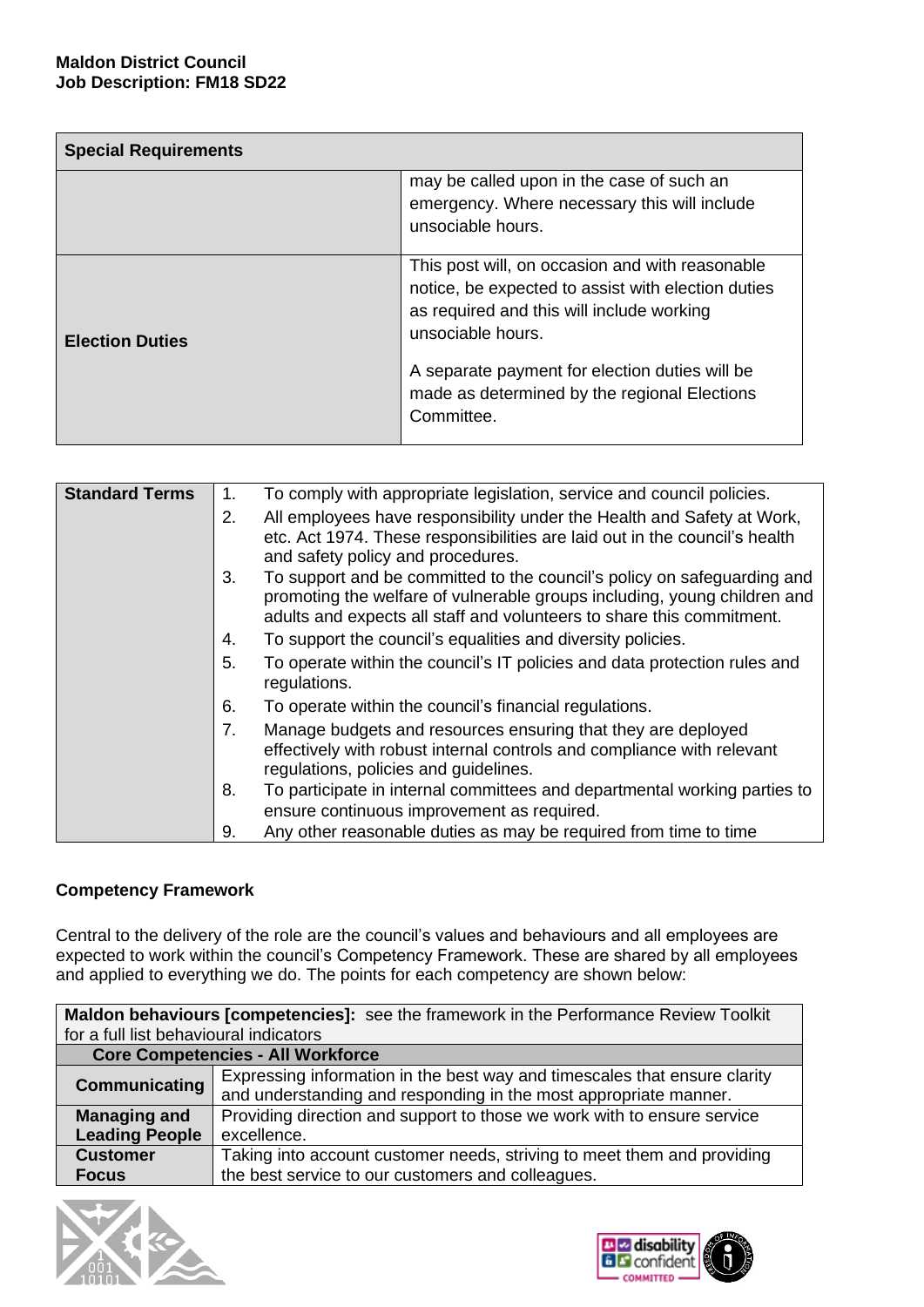| <b>Planning and</b><br><b>Managing Work</b>             | Planning and managing work to meet individual, team and service<br>objectives whilst achieving quality and value for money. |  |
|---------------------------------------------------------|-----------------------------------------------------------------------------------------------------------------------------|--|
| <b>Analysis and</b><br><b>Problem</b><br><b>Solving</b> | Assessing and interpreting information in order to support work activities,<br>identify issues and aid problem solving.     |  |
| Initiative and<br><b>Decision</b><br><b>Making</b>      | Taking the right action, based on what we know and being responsible for<br>what happens.                                   |  |
| <b>Developing Self</b>                                  | Committed to developing own skills, knowledge and abilities to enhance<br>capability.                                       |  |

All employees are expected to be flexible in undertaking the duties and responsibilities attached to their role and may be asked to perform other duties, which reasonably correspond to the general character of their role and their level of responsibility. All employees are required to be flexible to undertake out of hours work as required, meetings outside office hours will be routine and officers will be expected to attend. This job description will be supplemented and further defined by annual objectives which will be developed in conjunction with the postholder.

This job description will be subject to regular review and the council reserves the right to amend or add to the details.

# **Key Policies**

We are an equal opportunities employer and therefore all staff are expected to comply with our equality policies and help create a work environment in which everyone is treated with dignity, respect, courtesy and fairness. You are also expected to fully comply with health and safety policies and procedures in force to help maintain and develop a safe working environment. In pursuing a practice of continuous improvement and seeking to obtain best value in all aspects of the service, staff will be expected to assist in other such duties as may be allocated for the benefit of the organisation and their own personal development. Staff will be expected to assist if the council has to deal with the results of a civil emergency.

# **This post is not a politically restricted post.**

This role is supported by funding from the European Regional Development Fund (ERDF) as part of the Welcome Back Fund until 31st March only.





European Union European Regional **Development Fund**